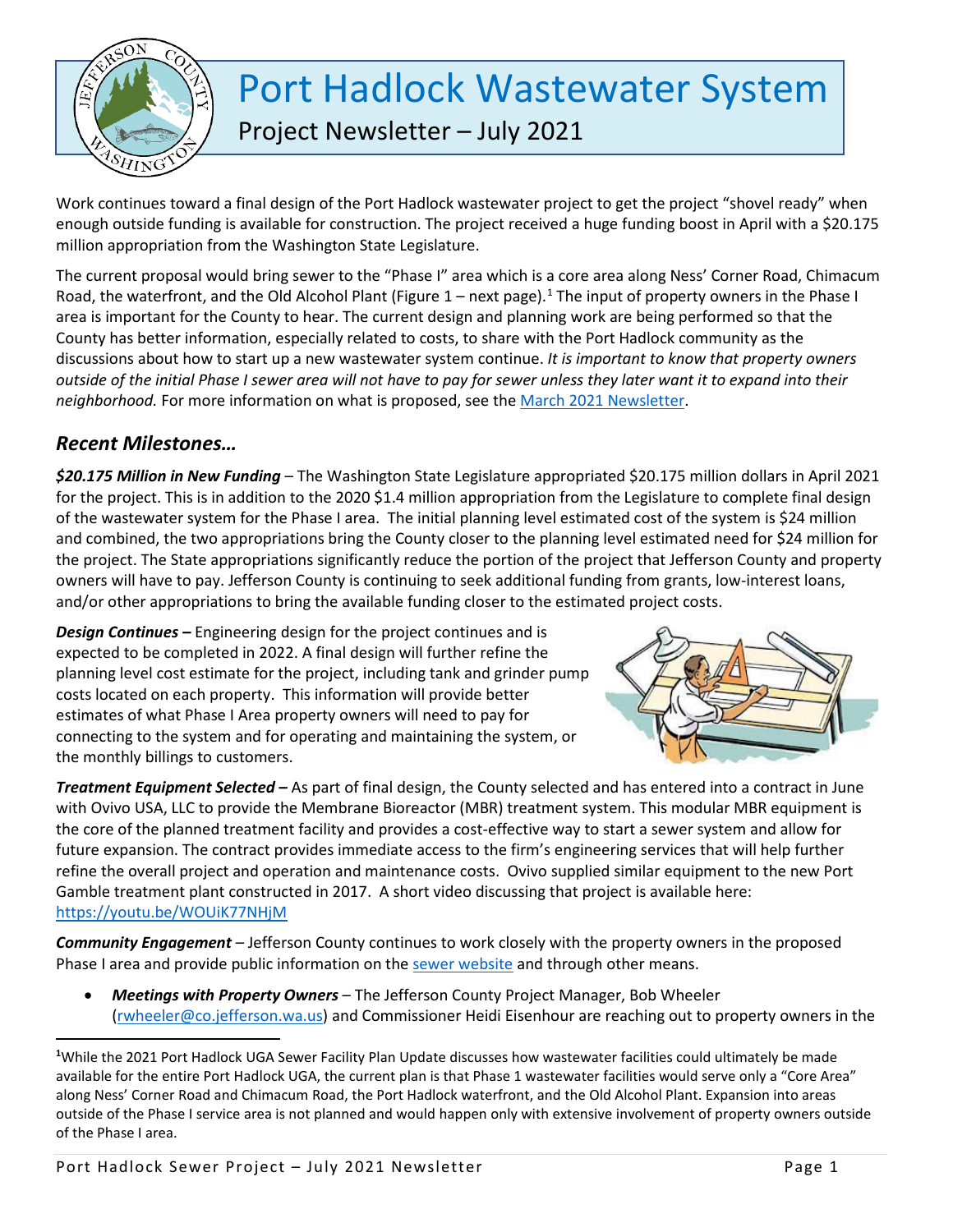Phase I Area property owners to discuss the project one on one. Property owners in the Phase I Area would contribute financially in some manner for construction of the sewer (property owners outside the Phase 1 area will not bear any costs because sewer will not be available to them).

- *April 15 Public Meeting* The Jefferson County Board of County Commissioners held a public meeting to provide an update on the sewer project, including design, available funding, and expected costs to Phase 1 property owners. [Presentation slides](https://www.co.jefferson.wa.us/DocumentCenter/View/11674) are located on the project website. The public summitted questions and provided public comment for and against the proposed project. The Jefferson County Project team provided a [response to chat box questions](https://www.co.jefferson.wa.us/DocumentCenter/View/12039/Responses-to-4152021-Public-Mtg-Chat-Box-Questions?bidId=) in a document that is located on the Jefferson County website.
- *Questions and Information Requests* County staff are always available to discuss the project with individual property owners within the proposed sewer service area and to hear your concerns and answer your questions. Email [porthadlocksewer@co.jefferson.wa.us](mailto:porthadlocksewer@co.jefferson.wa.us) or call us at 360-385-9160.



*Figure 1: Map of the preliminary Phase 1 Project Service area, including Core Area, Port Hadlock Waterfront, and Old Alcohol Plant. The final boundary will include further input from property owners.*